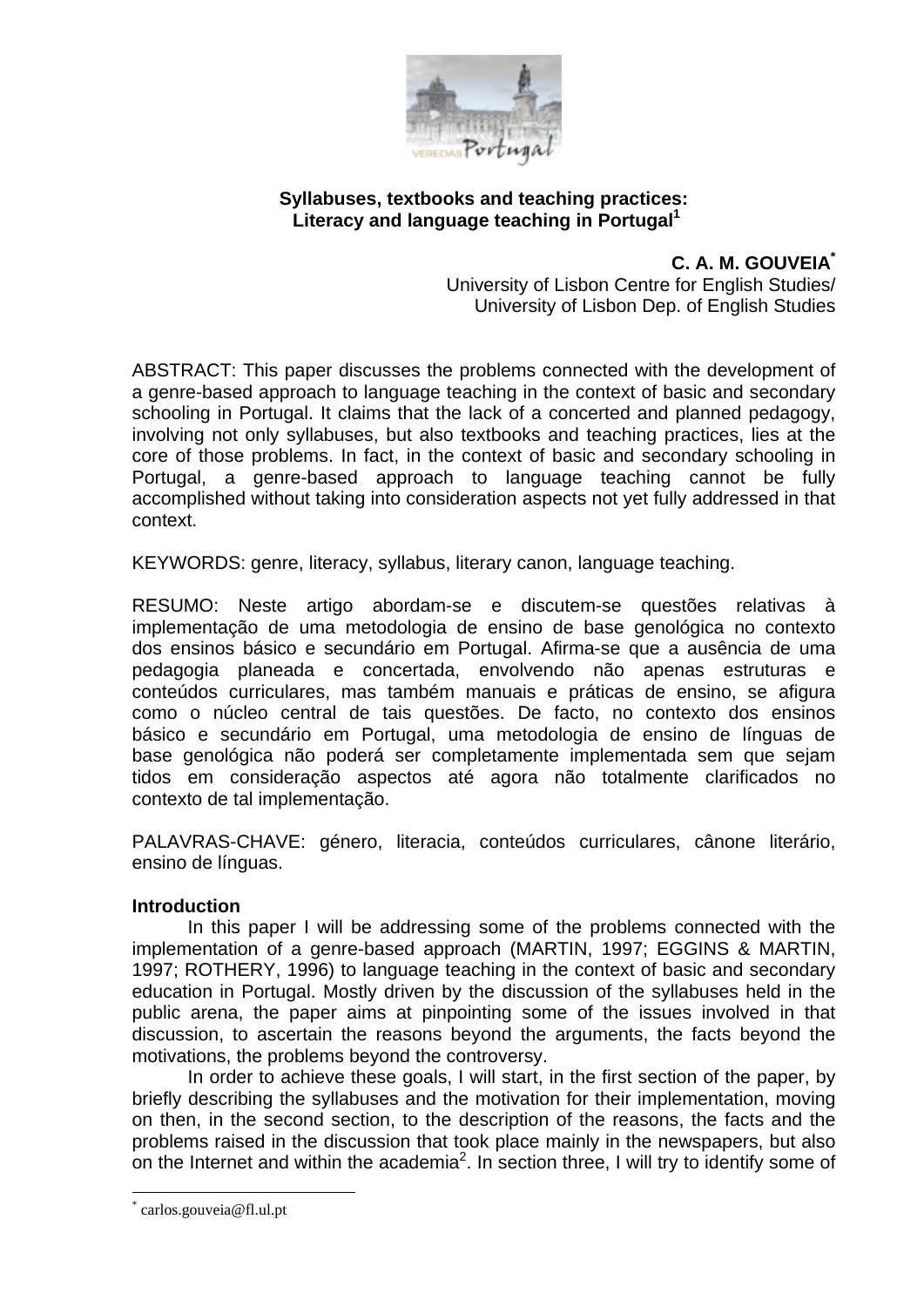

the aspects that, from my point of view, one has to take into consideration when dealing with language teaching policies in the context of Portugal. Finally, some conclusions will be drawn.

### **1. Syllabuses**

Although in a not entirely explicit way, the new syllabuses for language teaching in basic and secondary education in Portugal take what one may consider a genre-based approach to language teaching, that is, one that aims at providing "equal opportunities for all pupils to develop their discursive abilities precisely in those respects which are essential to their education", as described by Hasan (1996, p. 399). In that sense, Hasan further states: "Compared with the traditional approach to, say, creative writing or self-expression, genre-based pedagogy differs significantly in its arguments and in its methodology, not least because of its commitment to language as a social semiotic."

Tentatively introduced in the syllabuses implemented in 1991 for the  $7<sup>th</sup>$ ,  $8<sup>th</sup>$ and  $9<sup>th</sup>$  grades, this genre-based approach was later adopted as the framing approach in the new syllabuses implemented in 2001 for those same grades but, most importantly, for those of secondary education, that is, grades 10<sup>th</sup>, 11<sup>th</sup> and 12<sup>th</sup>.

From the point of view of what may be labelled a pedagogy of writing, the syllabuses in use from 1974 up to 1991 made a break with the previous ones, as their main focus was on the development of skills other than writing, mainly speaking and reading. As Vilela (1994, p. 65) points out, by then the general aims of Portuguese language teaching were the capacity for communication, the pleasure of reading, creativity, critical analysis, and sensitivity to the relativity associated with aesthetic patterns. In those syllabuses writing was only implicit in the capacity for communication, the first and foremost aim, and in reading. In the explanation of activities the focus was directed towards creativity and spoken language. Writing was mainly perceived through reading, from a diversified set of texts with a political and ideological intent; the production of texts was mainly reduced to compositions with open and free themes (VILELA, 1994, p. 66).

With the introduction of the new syllabuses in 1991, a shift was proposed in relation to the production of written texts. The writing of letters and other texts motivated by projects involving school correspondence was suggested, together with the writing of narratives, titles, stories with a close ending, and texts with poetic features. It was further suggested that the texts thus produced were to be contextualised by processes of distribution and social functionalities.

Despite the shift just referred to, the shortcomings of the syllabuses introduced in 1991 seem to have surpassed their success. The difficulties students face when reading and understanding a text at the final stages of their basic and secondary education are undeniable, as the report on the *Programme for International Student Assessment* (PISA 2000) clearly shows, with Portuguese students being assessed below the average of EU and OECD students: "In the three assessed domains of literacy – reading, mathematics and science – 15-year-old Portuguese students had a modest average performance, when compared with the average values of the countries in the OECD area"<sup>3</sup> . (MINISTÉRIO DA EDUCAÇÃO, 2001, p. 47).

The general feeling in the Portuguese society is that something is wrong with the teaching and learning of Portuguese; moreover, the syllabuses and their *neverending* restructuring are usually held responsible for it. The introduction of new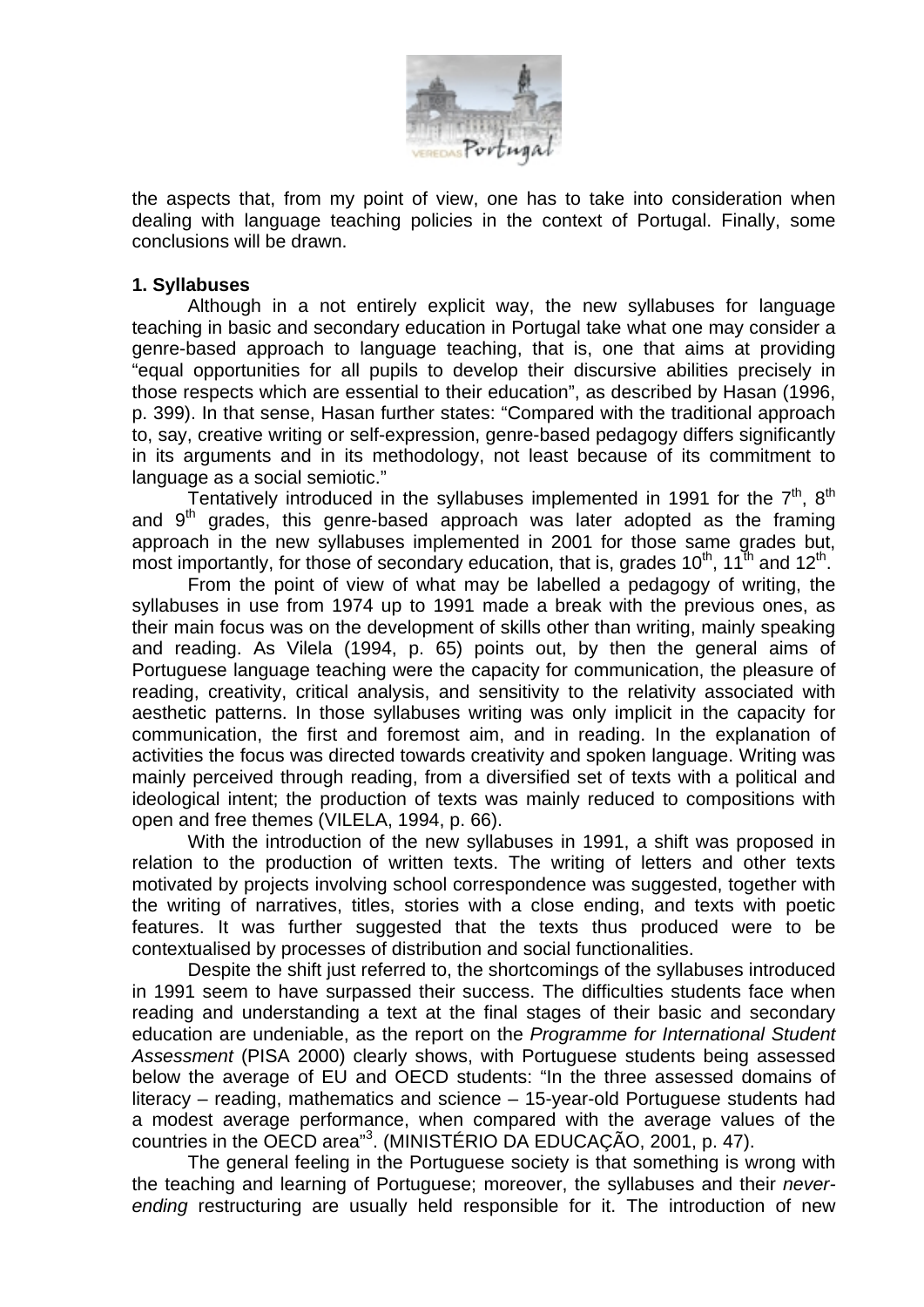

syllabuses from 2001 onwards, with the syllabus for the  $10<sup>th</sup>$  grade being introduced in 2003/2004, was amply publicised by some opinion leaders in the newspapers, who brought back to the public arena the idea that Portuguese language teaching and learning is a matter of national interest. Their criticism was directed to the new pedagogy of writing expressed in the syllabuses, and the consequent "reduced" importance that such pedagogy attributes to literary genres in the teaching and learning of Portuguese (see, for instance, PEDROSA, 2003; GUERREIRO, 2004; GRAÇA MOURA, 2004a and 2004b; and SEIXO, 2004).

From the acknowledgment that many students do in fact face difficulties when expressing themselves in a written form, the 2001 syllabus for the  $10^{th}$ , 11<sup>th</sup> and 12<sup>th</sup> grades elects as one of its aims the production of different types of texts, following textual typologies that are valid for the development of all the skills (COELHO ET AL., 2001/2002, p. 3). Those typologies include written and spoken texts framed by such genres as narrative, descriptive, argumentative, expository, injunctive, instructional or conversational. Social domains of communication include: educational, professional, media, social and transactional relations.<sup>4</sup> The textual typologies are presented as "having a praxiological dimension, allowing for the production of texts that, fitting into one of the categories of textual prototypes, prepare the young citizens for integration in the professional and socio-cultural life" (COELHO ET AL., 2001/2002, p. 4).

## **2. The public discussion**

As it might be expected, it was the syllabus explicit openness to other different text types and genres, together with a restructuring and reduction of the literary canon in use during the three years of secondary education, which attracted a lot of attention from writers and newspaper columnists in particular and the public in general. It was understood that literary texts would no longer have the same status in the school curriculum as they used to have. Most of the positions assumed in the public discussion were in fact based on incorrect information, since literary texts were not banned from the curriculum. Actually, on page 5 of the syllabus the importance of literary text is explicitly expressed (COELHO ET AL., 2001/2002, p. 5):

> Reading of the literary text must be stimulated, as it decisively contributes for the development of a broader general culture, integrating the humanist, social and artistic dimensions, and enhances the importance of literary language in the exploration of linguistic potentialities. In that sense, authors/texts of recognised literary merit are chosen for compulsory study so as to ensure access to a common cultural legacy. The interaction with literary texts will also take place when **reading contracts** negotiated between teacher and students are put into practice.<sup>5</sup>

What the syllabus envisaged for literary texts was not taken into consideration by the majority of the people writing in the newspapers. For instance, in an article published in one of the supplements to one of Portugal's most important weekly newspapers, *Expresso*, Inês Pedrosa, a journalist and novelist, confessed: "I am astonished that, in spite of everything, there are still some youngsters capable of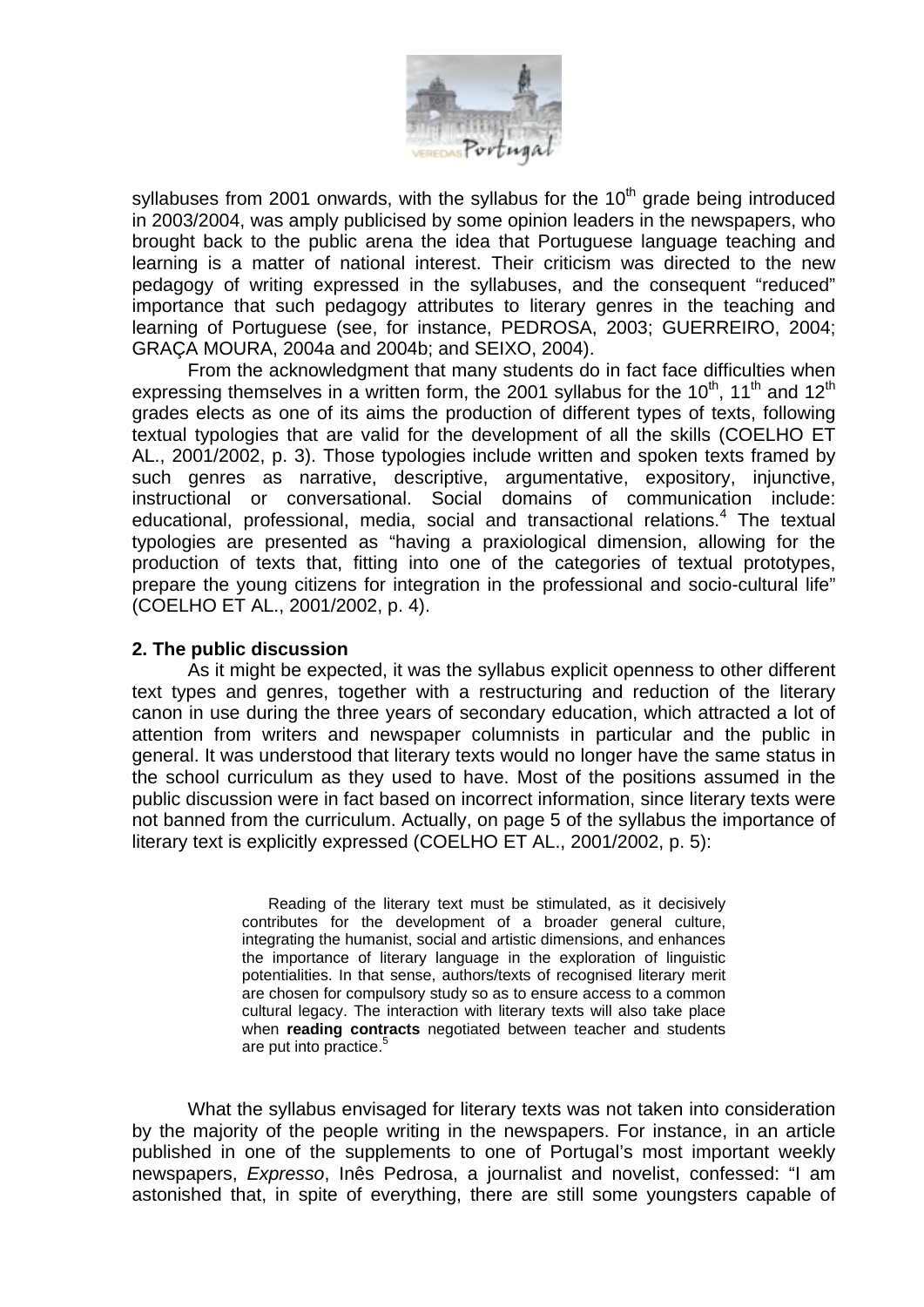

surviving the disdain for literature that is so clearly stated in this syllabus"<sup>6</sup> (PEDROSA, 2003). And she goes on to say: "Will no one explain to these poor souls [Association of Teachers of Portuguese] that whoever learns to read in depth Gil Vicente or Camões, Garrett's poetry or nineteenth-century short stories (…) is capable of producing any kind of report, regulation, official letter or newspaper article, whereas the opposite is not possible?"<sup>7</sup>

The same type of attitude can be seen in the petition *Em defesa do ensino do Português* ("In defence of Portuguese teaching"), available on the Internet at http://www.thepetitionsite.com, which aims at changing the diminishing way in which the syllabus regards literary texts, said to be taught as mere examples of textual typologies and not because of their meaning within Portuguese culture and literature: "The important thing, according to the authors of the syllabus, is to subordinate the authors to the textual typology. It is precisely this type of situation that can still be reversed / altered in the textbooks for the 11th and 12th grades of 'Portuguese Language' currently being produced by the publishers. Let the Portuguese authors be studied for their meaning within Portuguese culture and literature and not as mere appendixes of the textual typology<sup>"8</sup> (VIEIRA, 2004).

## **3. Relevant aspects**

Having briefly described the terms in which the syllabus has been publicly discussed, I will now turn to the assessment of one important aspect that lies at the core of the problem. In order to do that, let me just briefly step out from the discussion and refer to a paper published in the first issue of the *Journal of Language and Politics*. In that paper, Rajagopalan (2002) looks at what he calls the emergent linguistic chauvinism in Brazil and the role of linguistics in the national debate that provoked it to conclude that, as a subject, linguistics has failed to influence the debate over language legislation not only in Brazil but elsewhere.

According to the author, "We as linguists ought to be doing a little bit more of soul-searching to see if we ourselves have our share of responsibility in the way things have come to pass." He then goes on to argue that "if we linguists are at all to have a say in matters such as language teaching and language planning, what we urgently need is to convince ourselves of the political implications of our own work". Rajagopalan's position may not be shared by most linguists, but it is certainly shared by some. In fact, linguistics has failed to provide the community with a self-image that may stand as a correct appraisal of what it can offer to other subjects and to the development of society.

Despite this reference to Rajagopalan's position, it is not my intention here to talk about this linguistics that has failed us or about the fact that, as a subject, linguistics is far from being a unified whole, classified accordingly both as a cognitive science and as a social science. I would like to stress, though, taking into consideration the Portuguese case and the teaching of Portuguese as a first language in particular, the fact that linguistics *does* need to rethink not only its research agenda but also its options concerning its involvement with the public opinion and the enforcement of political actions involving language planning and policies. Take, for instance, the following statement about the syllabus, made last February by Vasco Graça Moura, a member of former Governments, a poet and a translator, in an interview published in the Sunday supplement to the leading daily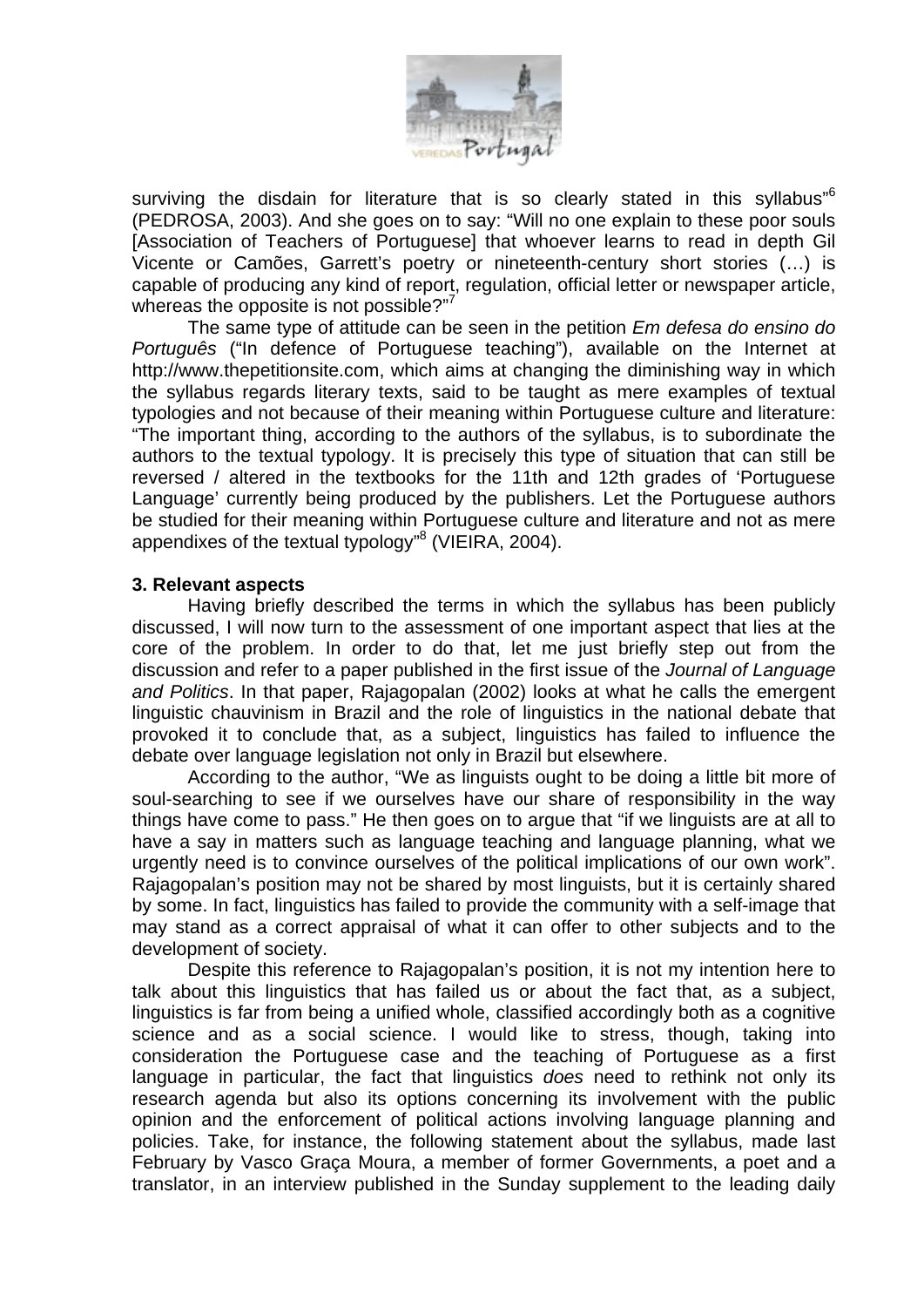

newspaper, *Público*: "The authors of the syllabuses [of Portuguese language teaching] are linguists and linguists hate literature"<sup>9</sup>. (GRACA MOURA, 2004a, p. 6).

When confronted with such a statement, linguists can actually dismiss it as both irrelevant and hate-driven, and as the result of someone's willingness to be involved in a controversy at all costs. In fact, that was what the majority of the linguists did, either publicly or in private, thus contributing to the construction of an "epistolary novel" in the pages of several newspapers (see, for instance, how a linguist such as Inês Duarte – DUARTE, 2004a and 2004b – reacted to Graça Moura's views).

What most linguists did not do was, in fact, question their own attitude and reaction to such a statement. They didn't involve themselves self-reflectively in an appraisal of their activity and of the possible reasons, other than the ones pointed out, for such a vehement statement on the part of someone who apparently has nothing to gain from such an attack to a professional class. A serious reflection on the role of linguistics in Portuguese language learning and teaching has yet got to be fully undertaken, despite Castro's attempt (2003), in a paper written well before the whole controversy started.

In the words of Castro, the relationship between linguistics and Portuguese language teaching has gone, in the past 30 years or so, from a conjunctive relation to a disjunctive one. The movement from one type of relationship into another was only possible because there was a mostly negative assessment by both fields of what was achieved. Castro (2003, p. 211) explicitly refers that, on the one hand, linguists mistrusted the use of their theories and data by teachers in the classroom, and, on the other hand, the teachers mistrusted the type of knowledge that linguistics was producing, mostly seen as hermetic and highly specialised.

The lack of a concerted and planned pedagogy, involving not only syllabuses, but also textbooks and teaching practices, lies at the core of the problems just referred to. In fact, in the context of basic and secondary schooling in Portugal, a genre-based approach to language teaching cannot be fully achieved without taking into consideration aspects not yet fully addressed in that context, such as: the "reduced" importance that such an approach attributes to literary genres; the differences between teaching language and teaching literature; the recurrent use of textbooks that elect literary genres as the genres to study; the high number of teachers who are not used to reviewing their practices reflectively and analytically; the role of language in learning and in education in general; the power of public opinion in the development of school curricula; and last but not least, the lack of acknowledgment that a genre-based approach to language teaching entails a perspective on language and learning that is different from the cognitive one that pervades current educational theory and practice in Portugal.

Although the attacks on the syllabus do not single out the "reduced" importance it attributes to literary genres as the chief culprit for the bad performance of Portuguese students, it is pretty much clear that the prime target in the attacks is the genre-based approach to language teaching that implicitly frames the syllabus. For instance, the idea that one cannot learn to speak Portuguese properly without knowing about the great legacy that is made up of all the literary authors in the canon (GRAÇA MOURA, 2003, p. 7) is more an attack on the communicative function of the language than a defence of literature. This is quite obvious when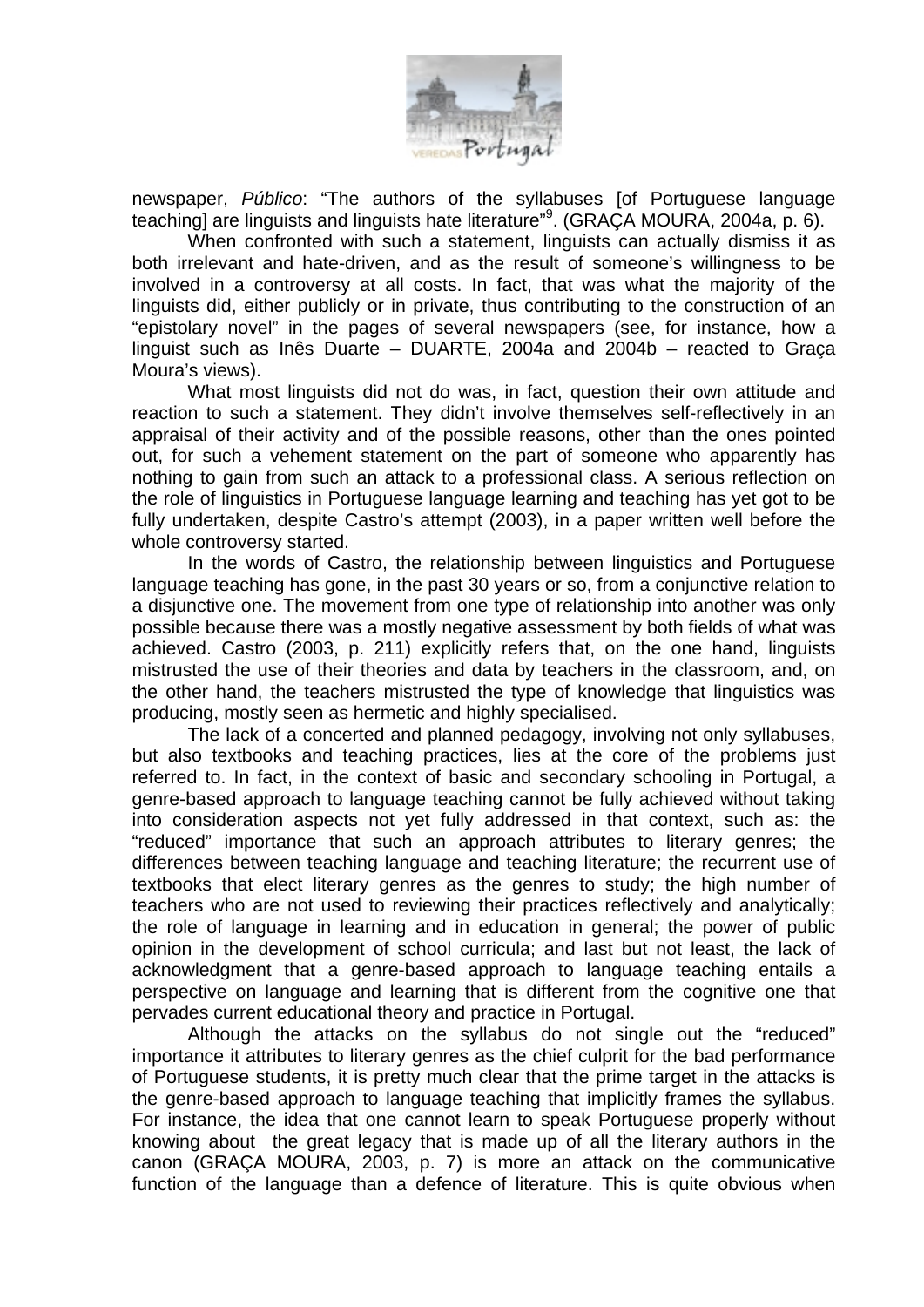

Graça Moura (2003, p. 6) places the value of the language well above its communicative function.<sup>10</sup>

One must admit that the value of the language is important (whatever is meant by that), but one must also wonder if it is in fact the most important aspect in the teaching and learning of a first language. Language teaching and literature teaching are two different school subjects that can coexist in the curriculum either as separate subjects or as one; but when taught as a single subject it must not be concerned only with the teaching of literature. We must agree that "any project that aims at teaching as a mere communicative medium a (mother) language whose formation process is knitted together with literature is incomprehensible and unacceptable", as Gusmão (2003, pp. 244-245) puts it.<sup>11</sup> But one should honestly ask whether that possibility is even considered in the syllabus.

Language plays an important role in learning and in education in general and should be looked at accordingly. Rothery (1996, p. 120) puts it sharply when she says that "If we want our students to develop high levels of literacy and a critical orientation, we must engage them, at all levels, in an explicit focus on language". This focus on language must include a focus on literature, no doubt about it, but one should not forget that, more than in any other historical period, we are dealing nowadays with both highly complex and multifunctional speakers and communicative situations which constantly create and open up new possibilities for language to mean.

#### **Conclusion**

According to Castro (2003), Portuguese linguists have progressively dissociated themselves from matters related to language teaching. The moment has come for a re-articulation between the two areas. But in that re-articulation the idiosyncratic aspects of each area must be taken into account. Linguistics substantiates a type of knowledge that is both exempt from normative intentions and continuously under revision, as it is the product of a context that is marked by disciplinary and theoretical plurality. In opposition, language teaching is based on knowledge that is substantially normative, consensual and stable, a characteristic that calls for a correct appraisal of the recontextualizing process that linguistic concepts and theories must undergo when applied to language teaching. Bertstein's words may be of great help here and should be taken into account (BERNSTEIN, 1990, p. 196):

> The recontextualizing field brings together discourses from fields which are usually strongly classified, but rarely brings together the agents. On the whole, although there are exceptions, those who produce the original discourse, the effectors of the discourse to be recontextualized, are not agents of its recontextualization.

In the re-articulation of linguistics with language teaching one has to acknowledge that a genre-based approach to language teaching entails a perspective on language and learning that is different from the cognitive one that pervades current educational theory and practice not only in Portugal, but across the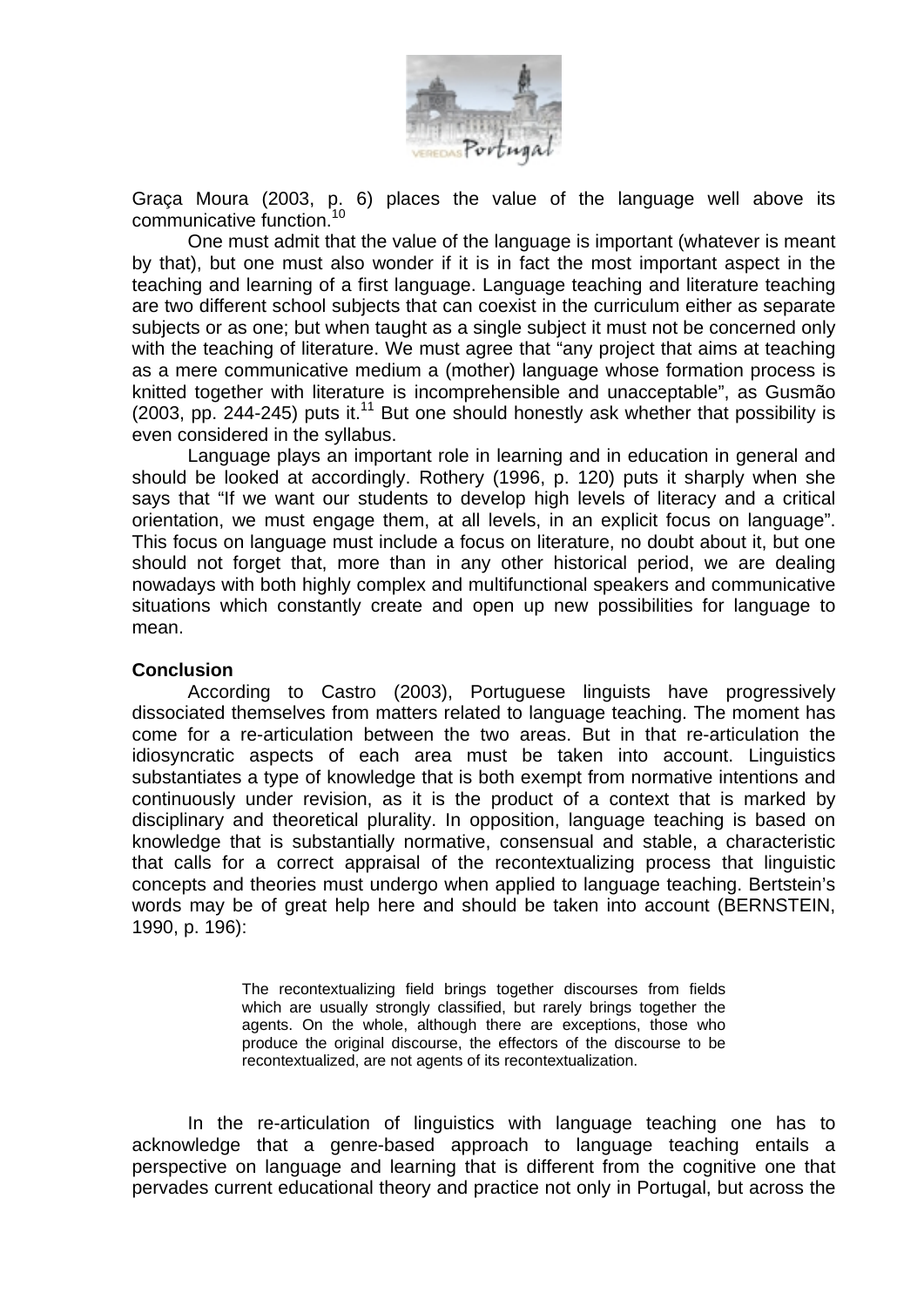

world. The development of school curricula and syllabuses cannot be one paradigm's job, one theory's job. And surely it cannot be the job of a paradigm that does not take into precise account the social role of language in the production of meaning. In that sense, Joan Rothery (1996, p. 87) is quite right when she calls for an understanding of competing theories and practices in a field:

> Developing an alternative theoretical perspective on literacy and learning to the prevalent psychological one is an instance of critical literacy. One requirement for developing a critical literacy is to have a substantial understanding of competing theories and practices in a field in order to make assessments about the value of the contributions they make to teaching practice, curriculum development and so.

A genre-based approach to language teaching substantiates questions and findings of a cognitive dimension but moves further to questions and findings that refer to socially motivated aspects of language use. Michael Halliday (1982, pp. 11- 12) rightfully asks those questions the following way:

> What are the universals, the culturally specific features and the individual variables of the language development process? How do people interpret the situations in which they find themselves in such a way that they can effectively exchange meaning in those situations? How do people construct a model of reality, a picture of the world through language, and what is it about the nature of language that enables them to do so? How is language related to social structure? What part does it play in transmitting, maintaining and modifying that structure?

There are many possible answers to these questions, but let me just finish by giving you a possible Hallidayan answer (HALLIDAY, 1990, p. 17), which rightfully underlines the power of language as a social semiotic and with it the pertinence of teaching and learning to use the system following a genre-based pedagogy:

> If language merely 'reflects' our experience of what is out there, by correspondence with the categories of the material world, it is hard to see how we could threaten or subvert the existing order by means of working on language. But this is what we are doing when we plan the grammar in order to combat sexism. That this makes sense is because language does not correspond; it construes.

#### **Notes**

1. I would like to thank Luísa Azuaga and Isabel Mealha for reading and commenting on a draft of this paper, thus helping to make it better than it was originally. The paper was originally presented at the *First Regional Latin American Conference of Systemic Functional Linguistics: Systemic Functional Linguistics in Language Education*, National University of Cuyo, Mendoza, Argentina, 8-10 April, 2004, and is to be published in the proceedings of that Conference.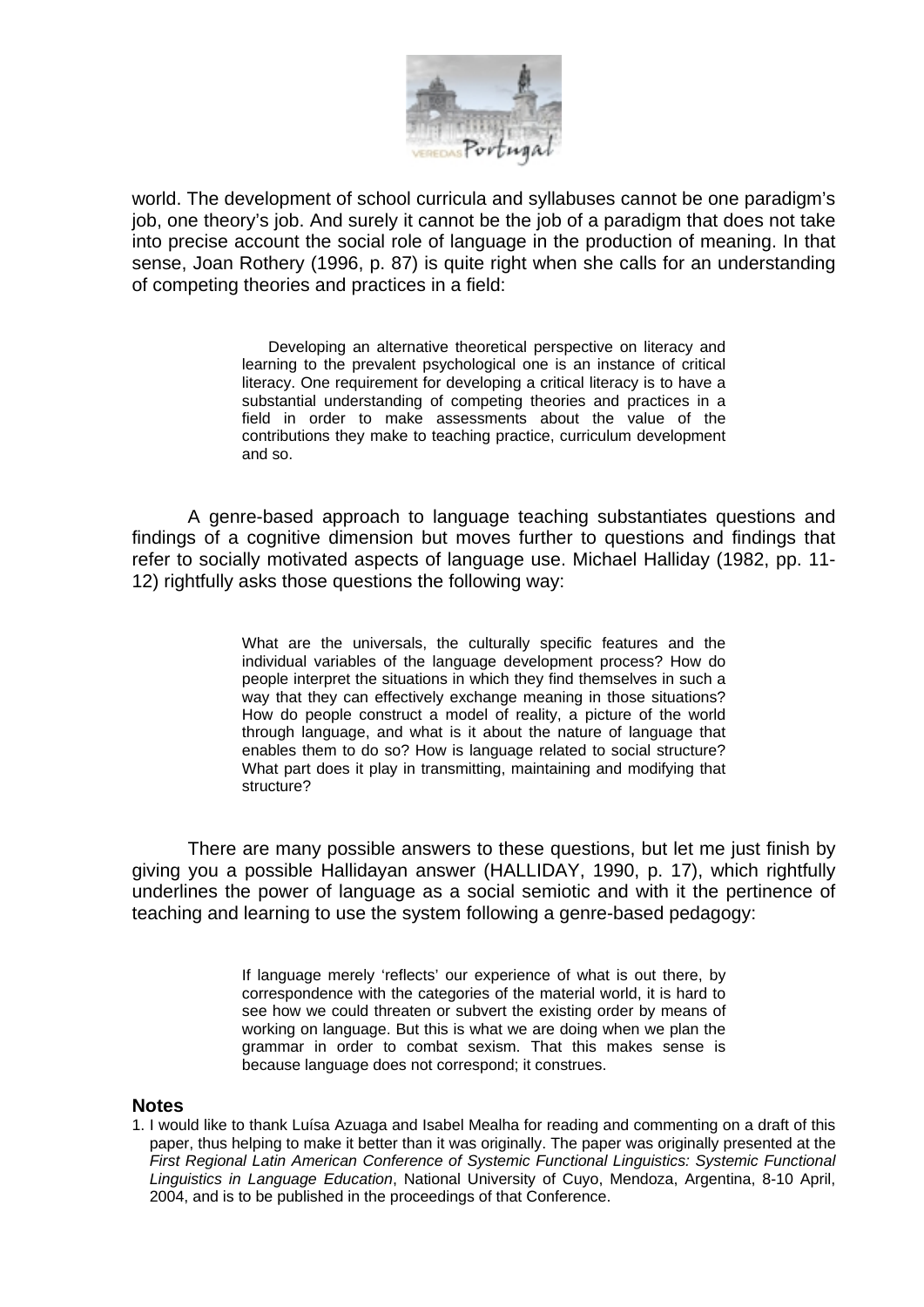

- 2. The organisation of two not related one-day workshops in state universities to address some of the issues raised in the public debate is a symptomatic sign of the academia's involvement. The first workshop took place at the Faculty of Letters, University of Lisbon, in 25 March, and was entitled "The teaching of Portuguese for the 21st Century" ("Ensino do Português para o Século XXI"). The other one is scheduled to take place at the University of Minho, in the North of Portugal, in 19 April, and is entitled "The curricular reform of Portuguese studies (the area of Portuguese) in secondary education: syllabuses, textbooks, practices" ("A Reforma Curricular na Área do Português no Ensino Secundário: Programas, Manuais, Práticas").
- 3. All passages quoted from Portuguese texts are my own translation. Portuguese originals are given in italics in footnotes. "*Nos três domínios de literacia em estudo – leitura, matemática e ciências – os alunos portugueses de 15 anos tiveram um desempenho médio modesto, uma vez comparado com os valores médios dos países do espaço da OCDE*." (MINISTÉRIO DA EDUCAÇÃO, 2001, p. 47).
- 4. "*Desta forma, a tipologia textual prevista para o ensino secundário adquire uma dimensão praxiológica, permitindo abordar textos que, cabendo numa das categorias de protótipos textuais, preparam os jovens cidadãos para uma integração na vida sociocultural e profissional*." (COELHO ET AL., 2001/2002, p. 4).
- 5. "*A leitura do texto literário deverá ser estimulada pois contribui decisivamente para o desenvolvimento de uma cultura geral mais ampla, integrando as dimensões humanista, social e artística, e permite acentuar a relevância da linguagem literária na exploração das potencialidades da língua. Nesse sentido, são seleccionados para leitura obrigatória autores/textos de reconhecido mérito literário que garantam o acesso a um capital cultural comum. O convívio com os textos literários acontecerá também quando se puserem em prática contratos de leitura a estabelecer entre professor e alunos.*" (COELHO ET AL., 2001/2002, p. 5).
- 6. "*(…) o que me espanta é que, apesar de tudo, ainda haja tantos jovens capazes de sobreviver ao desprezo pela literatura que neste programa se enuncia de forma transparente (…).*"(PEDROSA, 2003).
- 7. "*Ninguém será capaz de explicar a estas almas-em-alínea que quem aprende a ler em profundidade Gil Vicente ou Camões, a poesia de Garrett ou o conto do século XIX (só para falar de obras literárias agora excluídas) é capaz de se lançar a todo e qualquer relatório ou regulamento, requerimento ou artigo jornalístico – e que a inversa não é verdadeira?*" (PEDROSA, 2003).
- 8. "*(…) o importante na óptica dos autores dos programas, é subordinar os autores à tipologia textual. É precisamente esta situação que ainda pode ser alterada nos manuais dos 11º e 12º anos de «Língua Portuguesa», que, neste momento, as editoras preparam. // Que se estudem, pois, os autores portugueses pelo seu significado na Cultura e Literatura portuguesas e não como meros apêndices da tipologia textual.*" (VIEIRA, 2004).
- 9. "*Os responsáveis dos programas são linguistas e os linguistas têm ódio à literatura*." (GRAÇA MOURA, 2004a, p. 6).
- 10. "The authors of the syllabuses [of Portuguese language teaching] are linguists and linguists hate literature. That is the main problem. They concern themselves with the communicative aspect and not with the value of the language itself."/ "*Os responsáveis dos programas são linguistas e os linguistas têm ódio à literatura*. *Esse é o principal problema. Preocupam-se com a questão comunicacional e não com o valor da própria língua."* (GRAÇA MOURA, 2004a, p. 6).
- 11. "*É incompreensível e inaceitável qualquer projecto que tenda a ensinar como mera língua veicular, uma língua (materna) cujo processo de formação se entrelaçou com uma literatura"*. (GUSMÃO, 2003, pp. 244-245).

# **References**

- BERNSTEIN, Basil (1990): *Class, Codes and Control. Vol. IV: The Structuring of Pedagogic Discourse*. London: Routledge.
- CASTRO, Rui Vieira de (2003): Estudos linguísticos e ensino do português: Conjunção, disjunção, rearticulação. In Castro, Ivo and Inês Duarte, eds.: *Razões e Emoção: Miscelânea de estudos em homenagem a Maria Helena Mira Mateus*. Vol. I. Lisboa: IN-CM: 203-217.